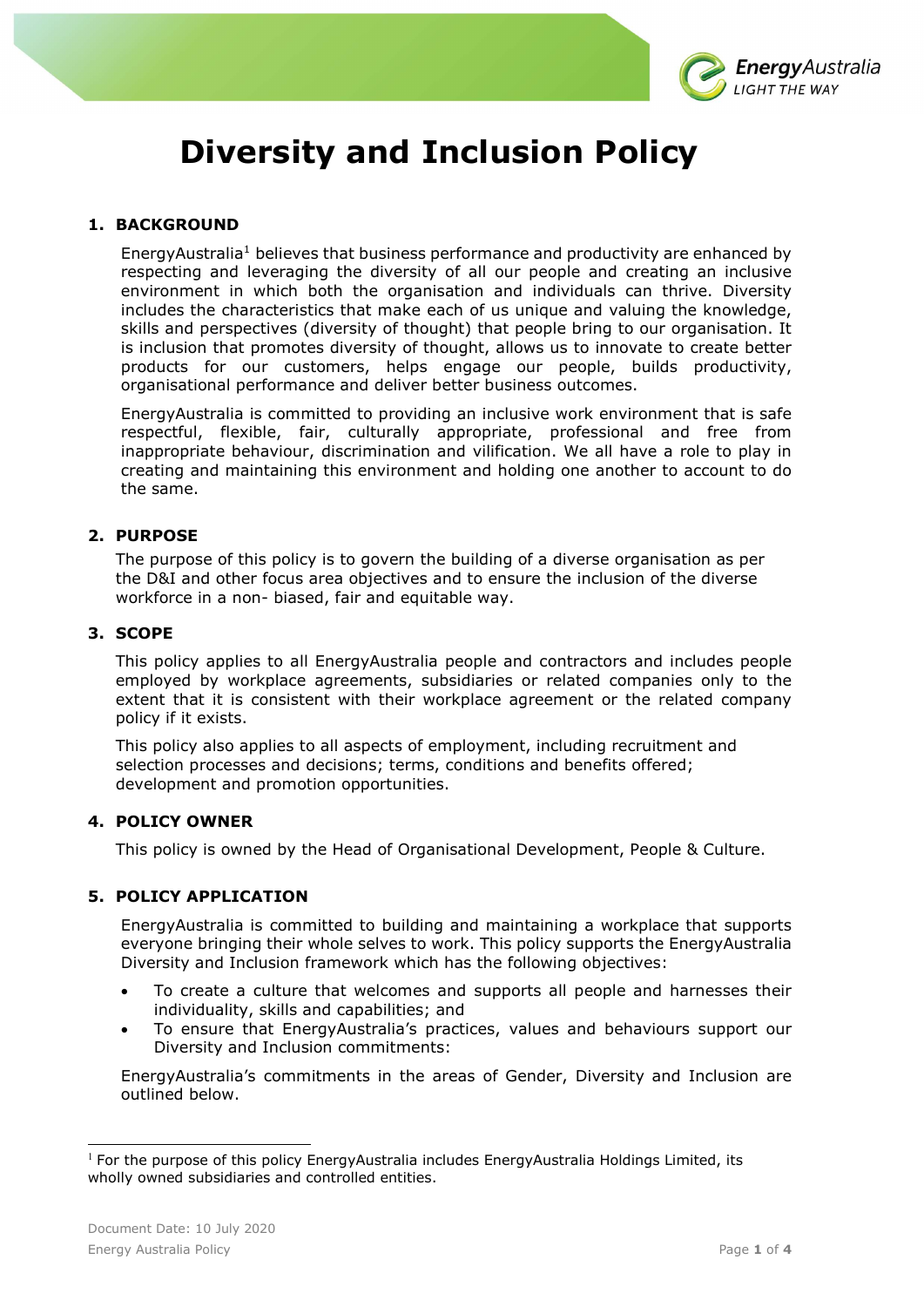# 5.1. Gender Commitments

EnergyAustralia will continue to proactively address gender balance through activities including:

- Continuing to monitor and improve the gender balance at most levels of the organisation and annually conducting analysis to identify, and continuously address, any gender pay gap that may exist.
- Ensuring a gender balance of shortlisted candidates to be considered for vacant positions across all levels of the organisation and the Board;
- Continuing to review gender balance progress and implement strategies as appropriate to achieve EnergyAustralia's commitment to gender balance and implement strategies as appropriate;

# 5.2. Diversity Commitments

EnergyAustralia will continue to proactively address diversity through activities including:

- Continuing the work of the Diversity and Inclusion Council chaired by the Managing Director. The council's role is to provide diversity and inclusion advice and advocacy across the business, and to promote and support the diversity and inclusion objectives and initiatives
- Ensuring that we are recruiting, developing, promoting and retaining a diverse range of individuals who can contribute to our ongoing success, adopting targeted recruitment approaches to increase the representation of disadvantaged or under-represented groups (such as Aboriginal and Torres Strait Islander people) when agreed as necessary to improve our diversity
- Implementing programs to build awareness of diversity and increase capabilities that improve inclusion which also aim to develop a broader and more diverse pool of skilled and experienced people, helping them to realise their potential
- Delivering performance management processes that are equitable, fair and inclusive
- Driving improved parental and adoption leave benefits as well as a work environment that offers true flexibility that is embraced at both a team and individual level.

# 5.3. Inclusion Commitments

EnergyAustralia is also committed to creating a supportive and inclusive culture, ensuring that we are setting appropriate behavioural standards and are clear about EnergyAustralia's expectations to create a workplace free of discrimination and vilification, adverse action, bullying and harassment.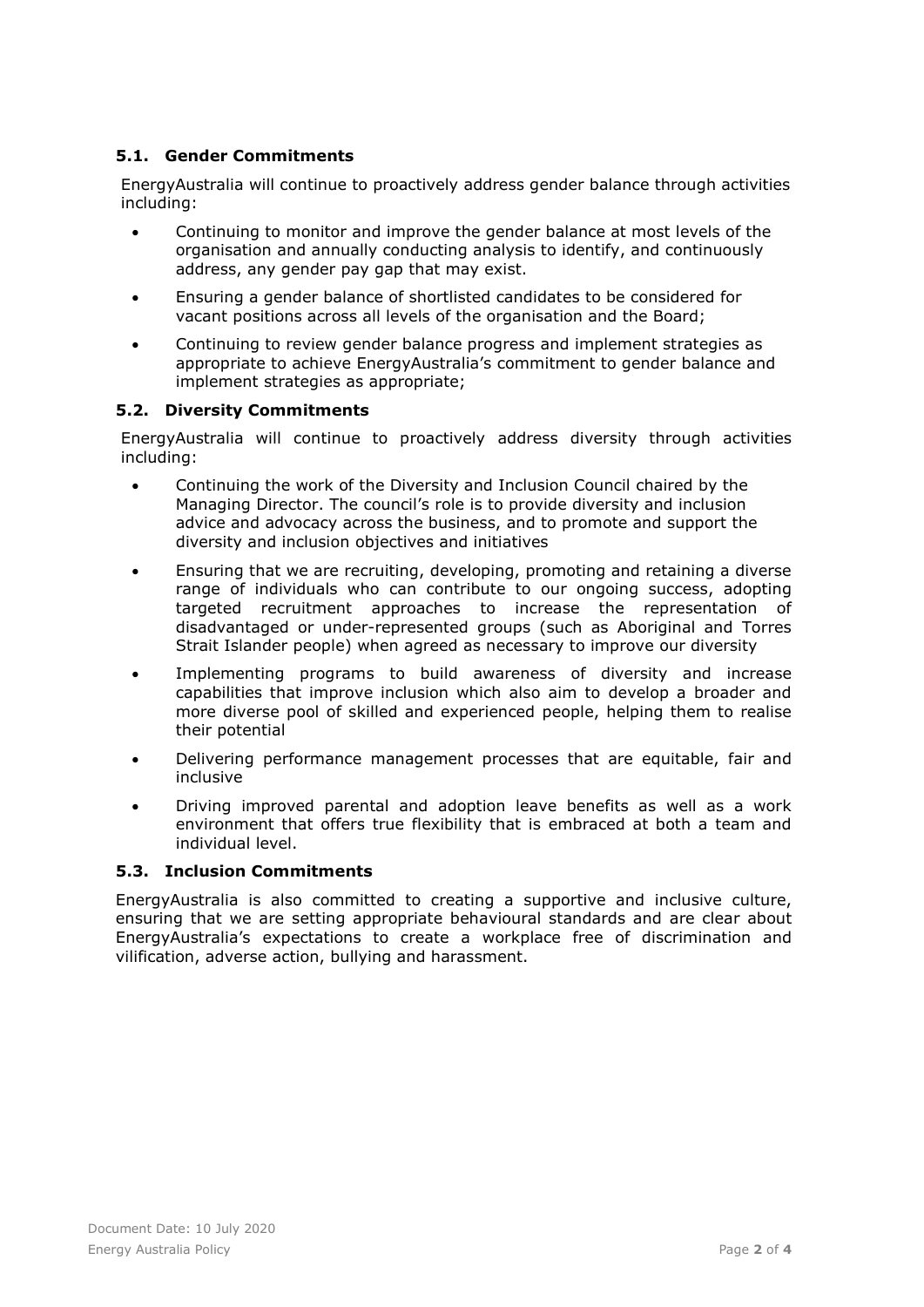## 6. GENERAL RESPONSIBILITIES

Leaders are expected to:

- Model appropriate standards of behaviour
- Foster an inclusive culture where individual differences of our people are understood, respected, valued and promoted and create inclusive teams and work groups
- Challenge behaviour that excludes any individuals or groups
- Show no tolerance for discrimination, vilification or harassment and act fairly and quickly to resolve issues
- Support and promote a flexible work environment for their team that is aligned to EnergyAustralia's way of working

Our people are expected to:

- Follow the standards of behaviour outlined in this policy
- Question their assumptions and biases they have about those who are different and take action to address them
- Avoid stereotyping others
- Listen and attempt to understand the viewpoints of others
- Treat everyone with dignity, courtesy and respect
- Work inclusively and collaboratively
- Ensure that all team members and colleagues feel valued

#### 7. MONITORING AND METRICS

The Executive Management Team is responsible for the active implementation of gender and other diversity and inclusion commitments.

The Board is responsible for annually assessing EnergyAustralia's progress towards achieving gender and other diversity and inclusion commitments.

In measuring EnergyAustralia's progress towards achieving gender commitments, The Executive Management Team and the Board will have regard to:

 The gender balance across the organisation including in senior leadership and the Board;

The Diversity and Inclusion Council and People & Culture will monitor progress of metrics and the implementation of the strategy and its commitments on a regular basis. Metrics may include;

- Remuneration data by gender;
- Retention and promotion statistics for gender;
- Employee engagement survey results for underrepresented or disadvantaged groups;
- Exit interview information;
- Succession pipeline data;
- Other diversity metrics including data for under-represented or disadvantaged groups